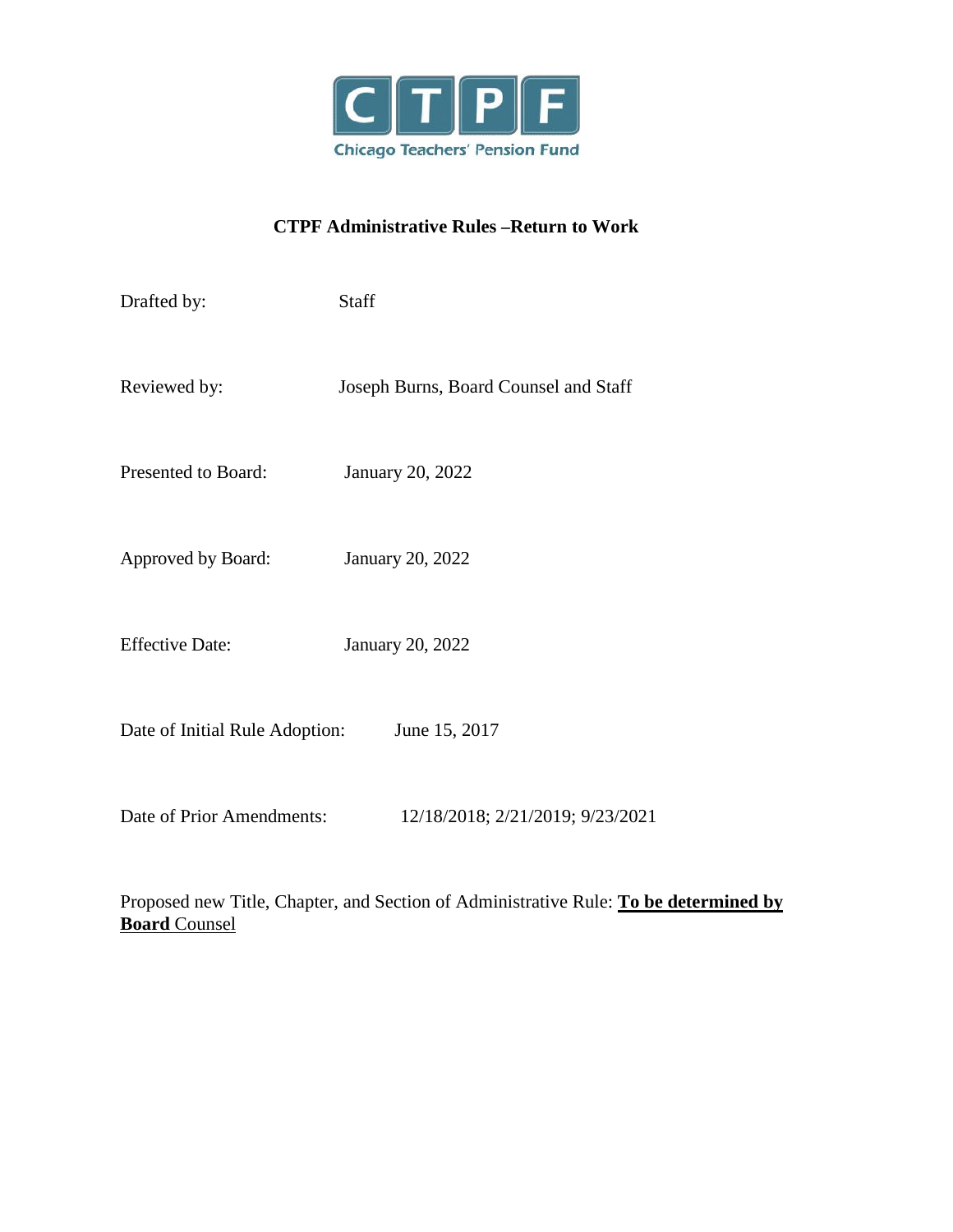### **CTPF Administrative Rules – Return to Work**

The CTPF Administrative Rules and Regulations shall be amended to include the following Rules:

> Title III: Benefits Chapter E: Limitations

Article 1 – Return to Work Limitations

#### **III.E.101 Cancellation of Pension (40 ILCS 5/17-149).**

- A. If any person receiving a disability retirement pension from the Fund is reemployed as a Teacher, their pension shall be cancelled on the date their reemployment begins, or on the first day of a payroll period for which service credit was validated, whichever is earlier, regardless of whether they are employed on a full-time, part-time, or temporary basis.
- B. If any person receiving a service retirement pension from the Fund is re-employed as a Teacher on a permanent or annual basis by an Employer, as defined in Section 17-105.1 of the Illinois Pension Code (40 ILCS 5/17-105.1), their pension shall be cancelled on the date the re-employment begins, or on the first day of a payroll period for which service credit was validated, whichever is earlier. However, subject to the limitations and requirements of Sections 102 and 103 of this Article, the pension shall not be cancelled in the case of a service retirement pensioner who is re-employed on a temporary and non-annual basis or on an hourly basis.
- C. These rules also apply to any person receiving a service retirement pension from the Fund who becomes re-employed by a CPS contract school on or after August 27, 2021, provided, however, that in the event a retiree becomes re-employed by a contract school on a permanent or annual basis on or after August 27, 2021, but before January 1, 2022, cancellation of the retiree's pension shall not be effective until January 1, 2022, and, in the event a retiree becomes re-employed by a contract school on a temporary, non-annual basis on or after August 27, 2021, but before January 1, 2022, the limitation on days worked or on compensation earned shall be calculated from January 1, 2022 forward on a fiscal year (July 1 – June 30) basis.

**III.E.102 Temporary and Non-Annual Re-Employment.** A Member's service retirement pension shall not be cancelled in the case of a service retirement pensioner who is re-employed as a Teacher, other than a driver education instructor, on a temporary and non-annual basis or on an hourly basis, provided the person does not

- 1. work as a Teacher for compensation on more than 120 days in a School Year; or
- 2. accept gross compensation for the re-employment in a School Year in excess of:
	- i. \$30,000; or
	- ii. In the case of a person who retired with at least 5 years of service as a principal, an amount that is equal to the daily rate normally paid to retired principals multiplied by 100.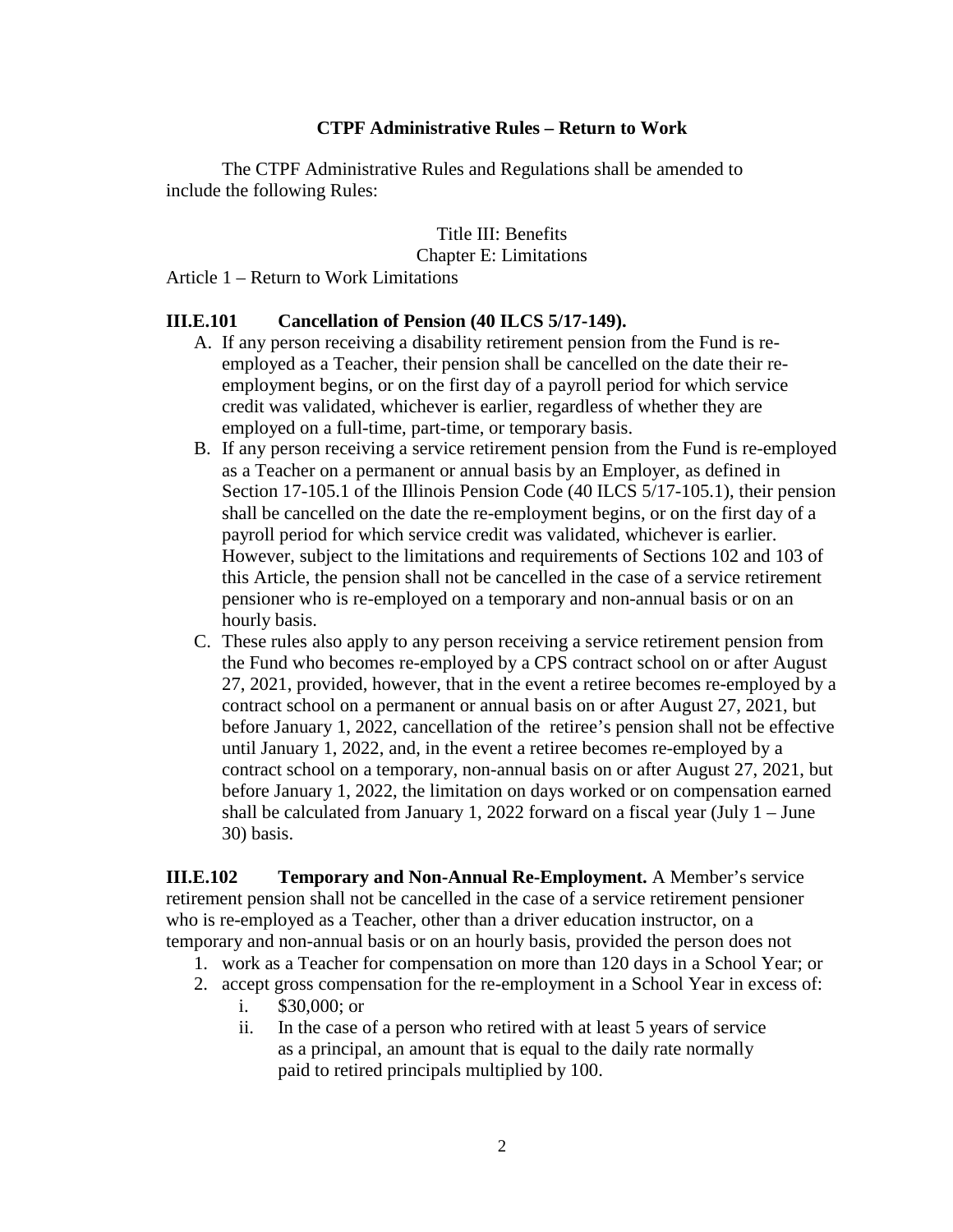For the purpose of subsection 2(ii) of this Rule, all certified administrators shall be considered "principals." Fund staff shall, on an annual basis, determine the rate normally paid to retired principals based on certified payroll data submitted by Employers during each School Year.

If a retiree works on more than 120 days or accepts excess gross compensation for such reemployment in any school year the service retirement pension shall be cancelled effective as of the first date on which the retiree exceeds either limitation.

**III.E.103 Driver Education Instructors.** As of July 1, 2017, a retiree's service retirement pension shall not be cancelled in the case of a service retirement pensioner who teaches **only** driver education courses after regular school hours and does not teach any other subject area, and so long as the person does not:

- i. work as a driver education instructor for compensation for more than 900 hours in a school year; or
- ii. accept gross compensation for the re-employment in a School Year in excess of the gross compensation limits set forth above in subsection  $102$  (2)(i) or (ii) as applicable.

If the retiree works more than 900 hours or accepts excess gross compensation for such reemployment in any school year the service retirement pension shall be cancelled effective as of the first date on which the retiree exceeds either limitation.

**III.E.104 Notice of Re-Employment Required.** To be eligible for re-employment without cancellation of pension, a retiree must notify the Fund in writing of his or her intention to accept re-employment.

**III.E.105 Employer Responsibilities.** An Employer must certify to the Fund the temporary and non-annual or hourly status and the compensation of each retiree in its employ at least quarterly, and when the pensioner is approaching the earnings limitation under Section 102 of this Article.

By submitting the reports required by this section, the Employer certifies that the information contained in the reports is true and correct to the best of its knowledge.

**III.E.106 Determination of Limitation Exceeded.** In accordance with Section 149 of the Code, Fund staff will determine if a retiree exceeded the return to work limitations from the certified records received by the Employer.

Upon determining that Employer records indicate that a retiree has exceeded the return to work limitations, Fund staff shall request from the retiree's Employer(s) a detailed report of the retiree's compensation and days of work. The Employer(s) shall submit the detailed report with a certification form, which shall be provided by Fund staff, certifying that the compensation and days of work are complete and accurate based on the school's business records.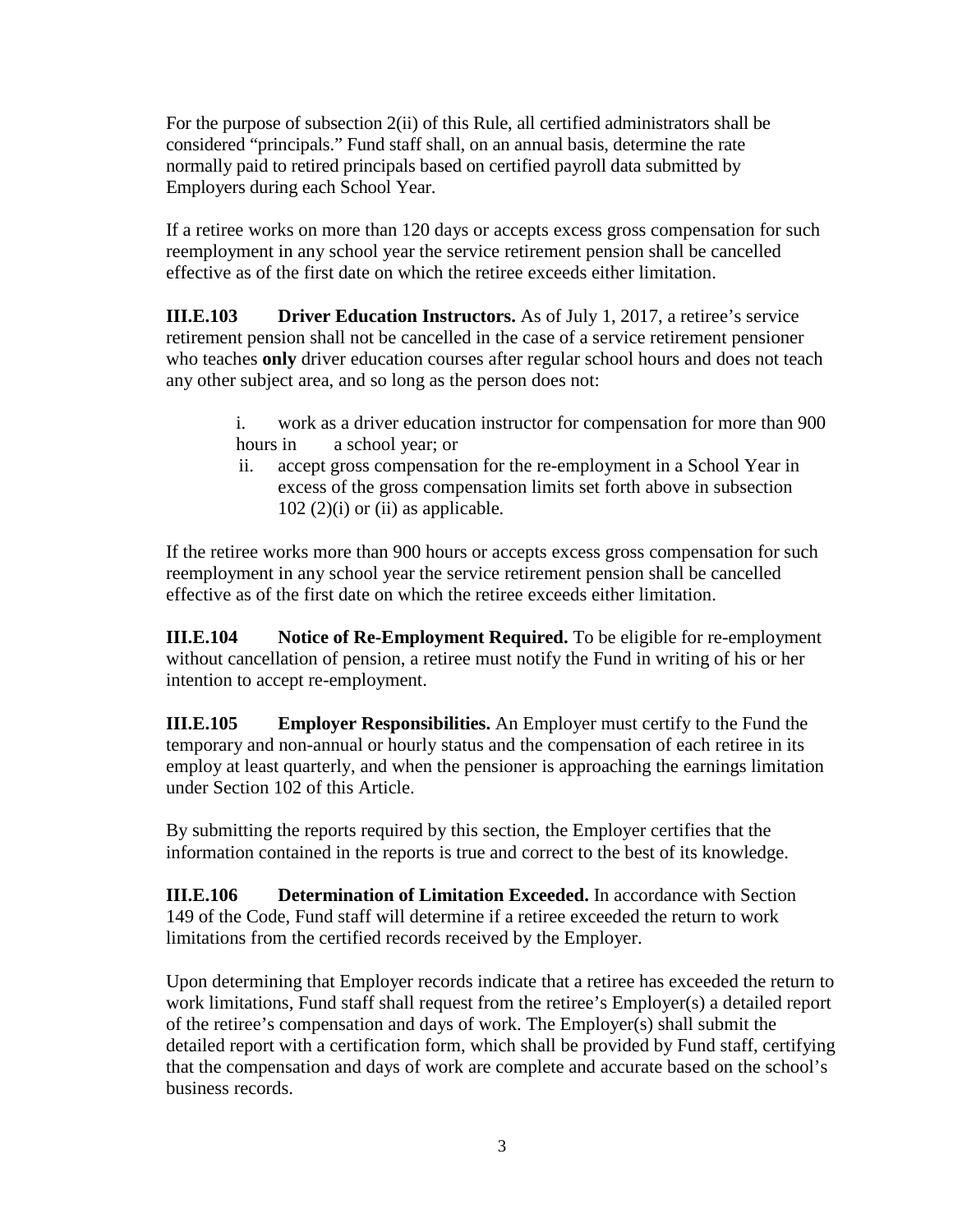**III.E.107** Definition of a Day. For purposes of this Article, a retiree shall be deemed to have worked a "day" when an Employer reports the retiree worked for compensation as a Teacher for at least one hour in any calendar day. However, a "day" shall not include an "in service" day that the retiree must attend in order to qualify as a substitute.

**III.E.108 Use of Third-Party Employment Agencies.** All retirees are subject to the return to work limitations as set forth in Section 149 of the Code, regardless of being designated as an employee of a third-party contractor, of an employment agency, or of any other vendor (collectively, "Third Party Vendor"). An Employer that uses a Third Party Vendor to provide licensed/certified teachers, including substitute teachers, or other licensed/certified staff is considered a joint employer with the Third Party Vendor and all such licensed/certified teachers are subject to the return to work limitations. An Employer has the obligation to secure, maintain, and provide to CTPF records of the retirees' employment by a Third Party Vendor as required by Section 149 of the Pension Code. A Charter School or Contract School that uses a Third Party Vendor to provide paraprofessionals is considered a joint employer with the Third Party Vendor and all retirees in such positions are subject to the return to work limitations.

**III.E.109 Consultants and Independent Contractors.** A retiree who contracts with an Employer to provide services in a position for which a license or certificate is required is subject to the return to work limitations, even if the retiree's contract or agreement with the Employer characterizes the retiree as an "independent contractor." An Employer has the obligation to secure, maintain, and provide to CTPF records of the retiree's services, including as an independent contractor, as required by Section 149 of the Pension Code. Paying a retiree through accounts payable rather than through payroll does not exempt the Employer from being required to report the retiree to CTPF as required by Section 149 of the Pension Code.

[To be moved to Committee section of By Laws]

**Appointment of the Return to Work Committee.** The Return to Work Committee will consist of three to five Trustees appointed by the Board. The Return to Work Committee shall be responsible, *inter alia*, for recommending the appointment and retention of Hearing Officers for return to work matters, for reviewing Administrative Rules pertaining to retirees who return to work and for the oversight of such Rules, and for such other duties as assigned by the Board.

Title III: Benefits

Chapter D: Procedures

# **Article 1 – Return to Work Hearings**

#### **III.D/101 Notice of Violation**

If the Fund determines that any retiree is in violation of the return to work restrictions contained in Chapter E of this Title, the Fund shall notify the Member by mail of the specifics of the violation, the estimated amount of any overpayment, their right to appeal the determination under this Article, and their right to request hardship consideration.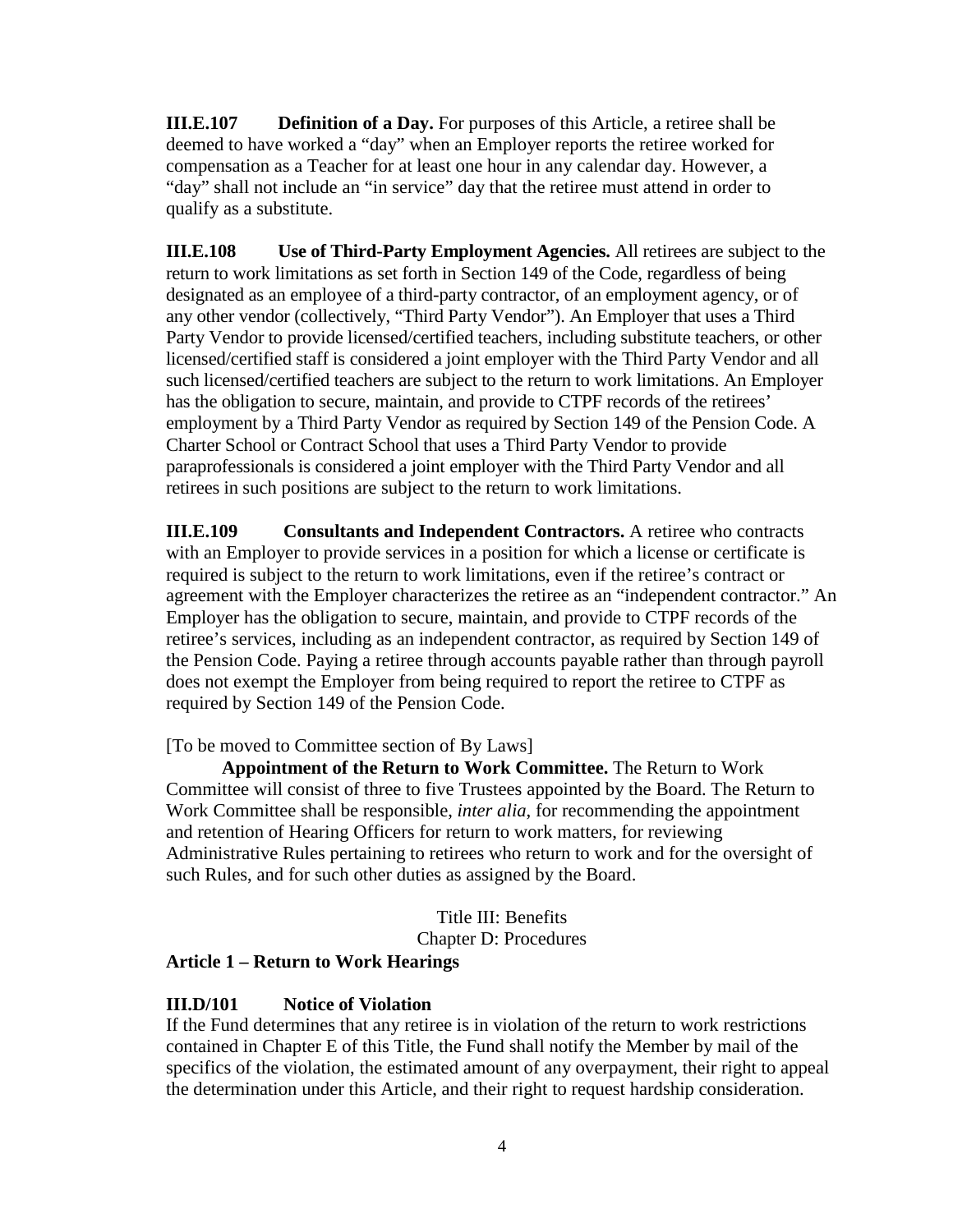# **III.D/102 Request for a hearing.**

Any Member who is identified as having violated the return to work restrictions contained in Chapter E of this Title may request an administrative hearing to dispute the determination or the amount of the overpayment, by sending a written request for a hearing to the CTPF Legal Department within 30 days of the date of the notice of violation from the Fund.

If CTPF does not receive payment or a written request for a hearing within 30 days of the date of the notice of violation, CTPF will automatically reduce the Member's monthly pension benefit by up to 25% until the overpayment, including any health insurance subsidy, if applicable, is repaid. .

### **III.D/103 Conduct of the Return to Work Hearing.**

If a Member requests an administrative hearing, the following procedures will be followed:

- (1) **Hearing Officer**. The Fund will appoint a Hearing Officer who will be responsible for conducting the hearings as set forth in this Article.
- (2) **Notice of Hearing**. The hearing will be held at the Fund's offices. No later than 60 calendar days before the scheduled hearing date, Fund Staff will issue written notice of the hearing, which will be sent to the retiree by certified mail, return receipt requested. The Hearing Officer will have the authority to grant continuances for good cause. Good cause is to be determined by the Hearing Officer, and may include, but is not limited to, the retiree's illness, significant prior commitment, or a death in the family.
- (3) **Pre**-**Hearing Exchange of Information**. All evidentiary documentation and/or stipulations shall be exchanged by the parties at least ten (10) calendar days before the date of the hearing. Copies of all documentation and stipulations so exchanged will be provided to the Committee and to the Hearing Officer at least ten (10) calendar days before the date of the hearing.
- (4) **Subpoenas.** No later than 21 days from the date of the Notice of Hearing, a retiree may request that the Fund issue a subpoena to compel the attendance of witnesses and/or the production of documents by submitting a request in writing to the Hearing Officer and identifying the witness and/or the documents sought to be produced. If the Hearing Officer deems the request reasonable, the Hearing Officer shall direct the Fund to issue the subpoena on behalf of the retiree. The retiree is solely responsible for serving the subpoena on the appropriate person or entity.
- (5) **Representation by Counsel**. The Fund will be represented at the hearing by Staff counsel or other counsel designated by the Chief Legal Officer. Retirees shall have the right to be represented by counsel or to represent themselves.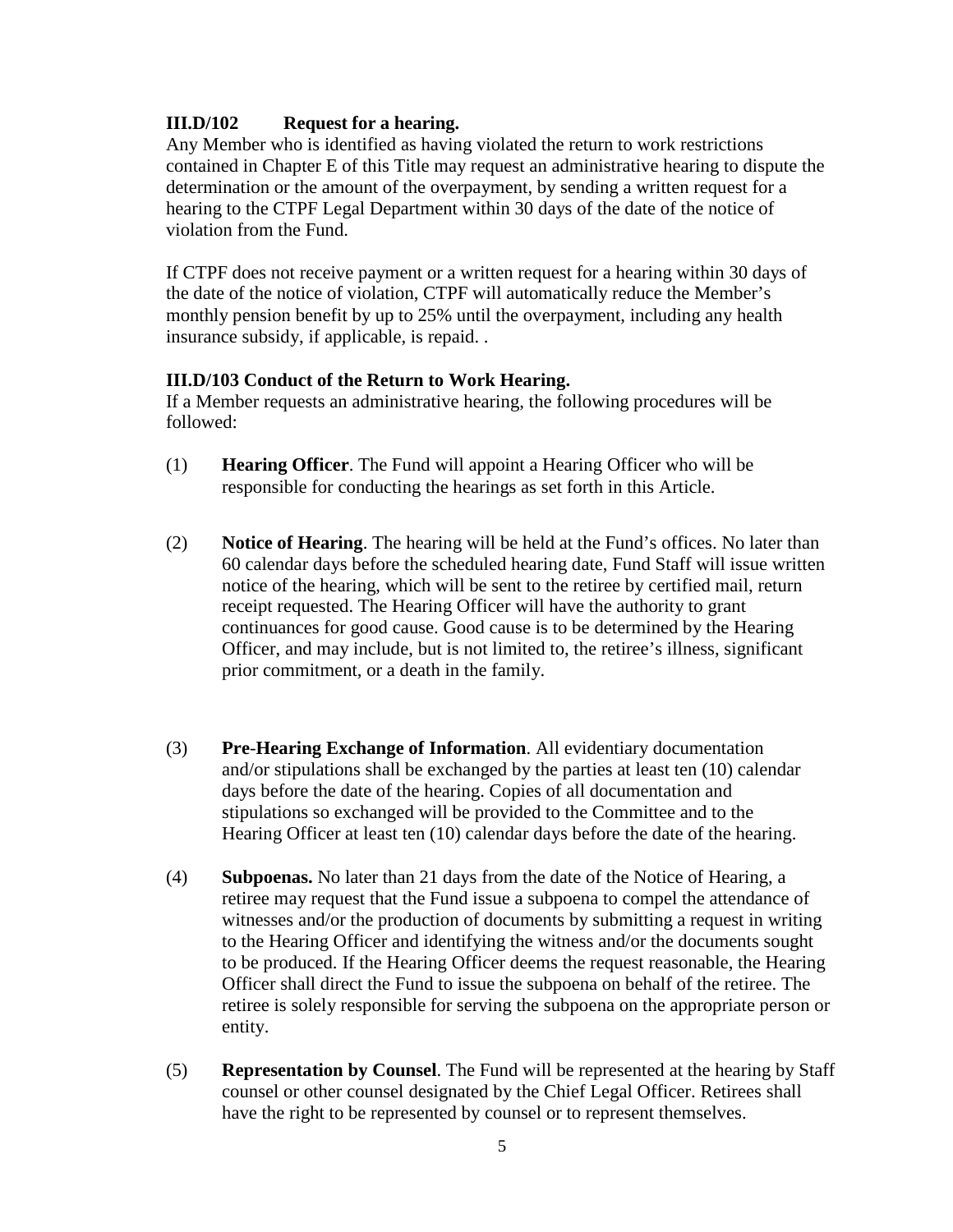- (6) **Conduct of the Hearing**. The Hearing Officer will have full authority to control the procedure of the hearing, including, but not limited to:
	- i. To exclude witnesses;
	- ii. To admit or exclude testimony or other evidence;
	- iii. To change the order of the hearing; and
	- iv. To make any other necessary decisions and orders required for the creation of a full and fair hearing conducted in an orderly manner.
- (7) **Burden of Proof.** The Fund shall have the initial burden of proof to establish, by a preponderance of the evidence, that the relevant Employer's certified payroll data establishes the retiree violated one or more of the return to work restrictions contained in Chapter E of this Title.

If the Fund makes such a showing, the burden shifts to the retiree to establish, by a preponderance of the evidence, that the retiree did not work on more than 120 days (or 900 hours in the case of a driver's education instructor as provided in section III.E.103 of this Title) and did not accept compensation in excess of the applicable compensation limit contained in Chapter E of this Title.

- (8) **Order of the Hearing, Examination of Witnesses, and Introduction of Evidence.** All hearings will be conducted in the following order, unless the Hearing Officer provides otherwise:
	- i. Opening statement by counsel for the Fund;
	- ii. Opening statement by the retiree;
	- iii. All documents properly exchanged pursuant to Section III.D/103(3) shall be admitted as exhibits;
	- iv. Counsel for the Fund presents case, including the examination of any CTPF witnesses;
	- v. The retiree may cross-examine the CTPF witnesses;
	- vi. The Hearing Officer and any Trustees present may examine any CTPF witnesses;
	- vii. Retiree presents case, including examination of any witnesses and introduction of any additional evidence;
	- viii. Counsel for the Fund may cross-examine any retiree witnesses;
	- ix. The Hearing Officer and any Trustees present may examine any retiree witnesses;
	- i. Counsel for the Fund and the retiree may make closing statements, at the discretion of the Hearing Officer;
		- . Hearing Officer closes the proceedings.
- (9) **Hearing Record**. All testimony at the administrative hearing shall be under oath and shall be recorded or transcribed by a court reporter provided by the Fund. The Fund shall order the original transcript for the Fund shall provide a copy of the transcript to the retiree at the Fund's expense. .